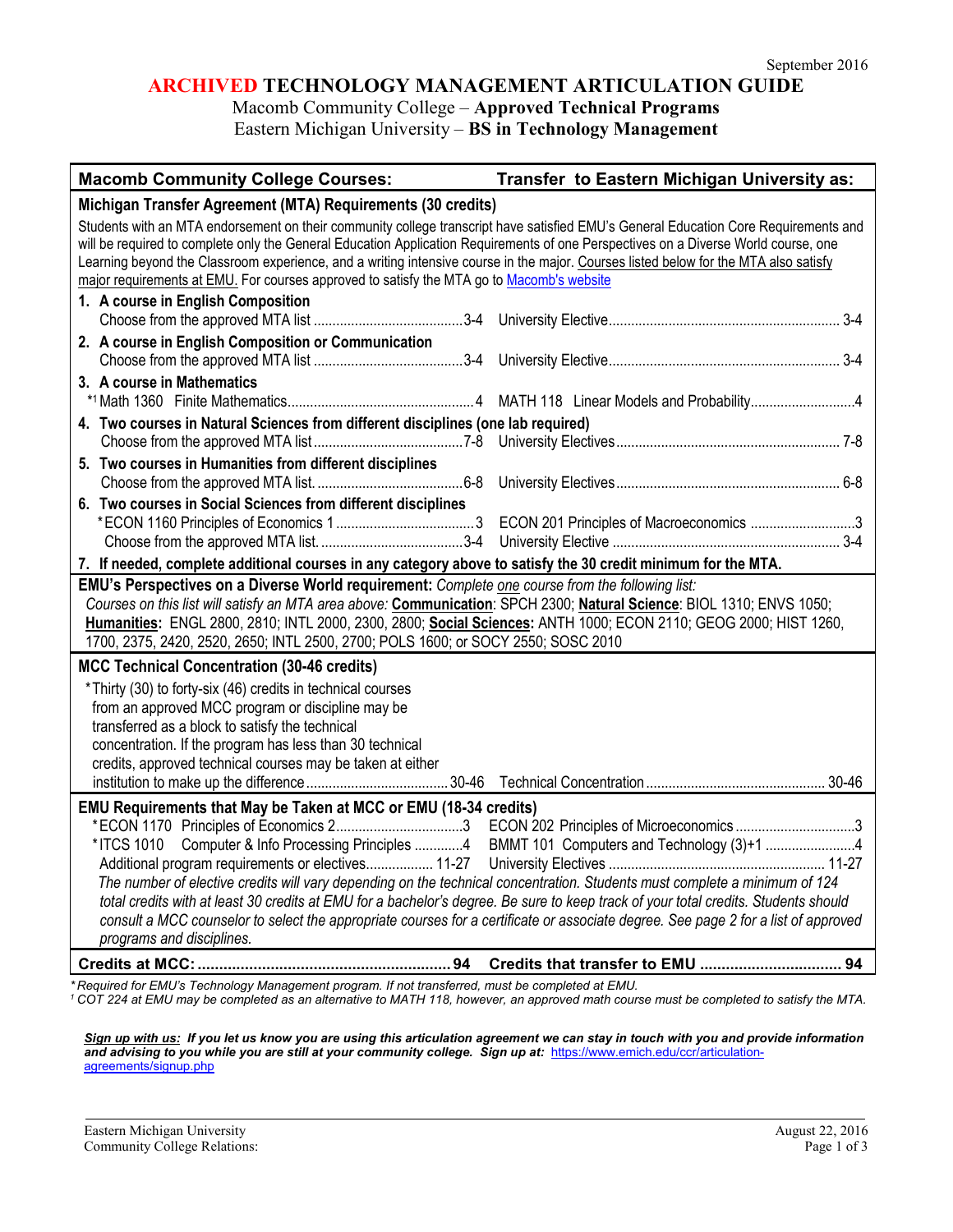# **ARCHIVED TECHNOLOGY MANAGEMENT ARTICULATION GUIDE**

# Macomb Community College – **Approved Technical Programs** Eastern Michigan University – **BS in Technology Management**

| <b>Completion of EMU's</b>                                         | <b>Approved Macomb Community College Programs:</b>      |
|--------------------------------------------------------------------|---------------------------------------------------------|
| <b>Technology Management Program</b>                               | Accounting                                              |
|                                                                    | Applied Technology - All Options                        |
|                                                                    | Architectural Technology - all options                  |
| $(30-33 \text{ credits})$<br><b>Major Requirements</b>             | Automated Systems Technology - Mechatronics             |
| Core Courses (18 credits)                                          | Automotive Technology - all options                     |
|                                                                    | Civil Technology                                        |
| TM 212 Management of Technological Change 3                        | Climate Control Technology - all options                |
| TM 311 Information Technology Mgmt & Organizations  3              | <b>Computer Service Technology</b>                      |
| <sup>1</sup> TM 314W Sociotechnical Systems Appr to Proc Imprvmt 3 | Construction Technology - All options                   |
|                                                                    | <b>Culinary Arts</b>                                    |
|                                                                    | <b>Customer Energy Specialist</b>                       |
| TM 415 Senior Seminar in Technology Management  3                  |                                                         |
| <b>Technology Mgmt Electives (12-15 credits)</b>                   | Electronic Engineering Technology - All options         |
|                                                                    | EMS-EMT/Paramedic                                       |
| (At least 3 hours at the 300/400 level must be completed.)         | <b>EMS-Paramedic/ Firefighter</b>                       |
| ACC 130<br>Accounting for Non-business majors(3)                   | Entrepreneurship- all options                           |
| <b>ACC 240</b><br>Prin of Financial Accounting (3)                 | <b>Fire Science</b>                                     |
| <b>ACC 241</b><br>Prin of Managerial Accounting (3)                | Fire Science with Fire Academy                          |
| ACC 358<br>Analysis of Financial Statements (3)                    | <b>Health Information Technology</b>                    |
| <b>FIN 350</b><br>Principles of Finance (3)                        | <b>Homeland Security</b>                                |
| LAW 293 Legal Environment of Business (3)                          | <b>Hospitality Management</b>                           |
| LAW 403 Employment Law (3)                                         | Information Technology - all options                    |
| MGMT 384 Human Resource Management (3)                             | International & Global Studies                          |
| MGMT 386 Organizational Behavior & Theory (3)                      | <b>Land Surveying Technology</b>                        |
| MGMT 388 Intro to Entrepreneurship (3)                             | Law Enforcement & Police Academy                        |
| <sup>1</sup> MGMT 480W Management Responsibility & Ethics (WI) (3) | Legal Assistant                                         |
| MKTG 360 Principles of Marketing (3)                               | <b>Manufacturing Engineering</b>                        |
| MKTG 369 Advertising (3)                                           | Manufacturing Engineering Technology                    |
| MKTG 473 Marketing and Product Innovation (3)                      | Media and Communication Arts - all options              |
| TM 306<br>Quan Analysis of Sustainability Issues (3)               | <b>Medical Assistant</b>                                |
| TM 308<br>Seminar in Technological Impacts (3)                     | Molecular Biotechnology                                 |
| TM 377/378/379 Special Topics (1/2/3)                              | Nursing                                                 |
| <sup>2</sup> TM 387L4 Cooperative Education (3)                    | Occupational Therapy Assistant                          |
| TM 420<br>Women and Technology (3)                                 | <b>Physical Therapist Assistant</b>                     |
| TM 477/478/479 Special Topics (1/2/3)                              | Product Development - all options                       |
| TM 495<br>Technology, Values, and the Future (3)                   | Radiologic Technology                                   |
|                                                                    | Renewable Energy Technology                             |
| <b>LBC Requirement</b><br>$(0-3$ credits)                          | Respiratory Therapy                                     |
| One Learning beyond the Classroom (LBC) course or                  | <b>Restaurant Management</b>                            |
| noncredit experience must be completed at EMU. TM 387              | Speech Communication Arts                               |
| Cooperative Education satisfies the LBC requirement. See           | Surgical Technology                                     |
| program advisor for other choices.                                 | Veterinary Technician                                   |
|                                                                    | Other programs with approval of the Program Coordinator |
|                                                                    |                                                         |
|                                                                    |                                                         |
|                                                                    |                                                         |
| The Technology Management program is offered online.               |                                                         |

*<sup>1</sup> Satisfies EMU's Writing Intensive requirement*

*<sup>2</sup> Satisfies EMU's Learning beyond the Classroom requirement*

*NOTE: If sufficient credits are not transferred, additional courses must be completed at EMU to satisfy the minimum of 124 credit hours required to graduate.*

ľ